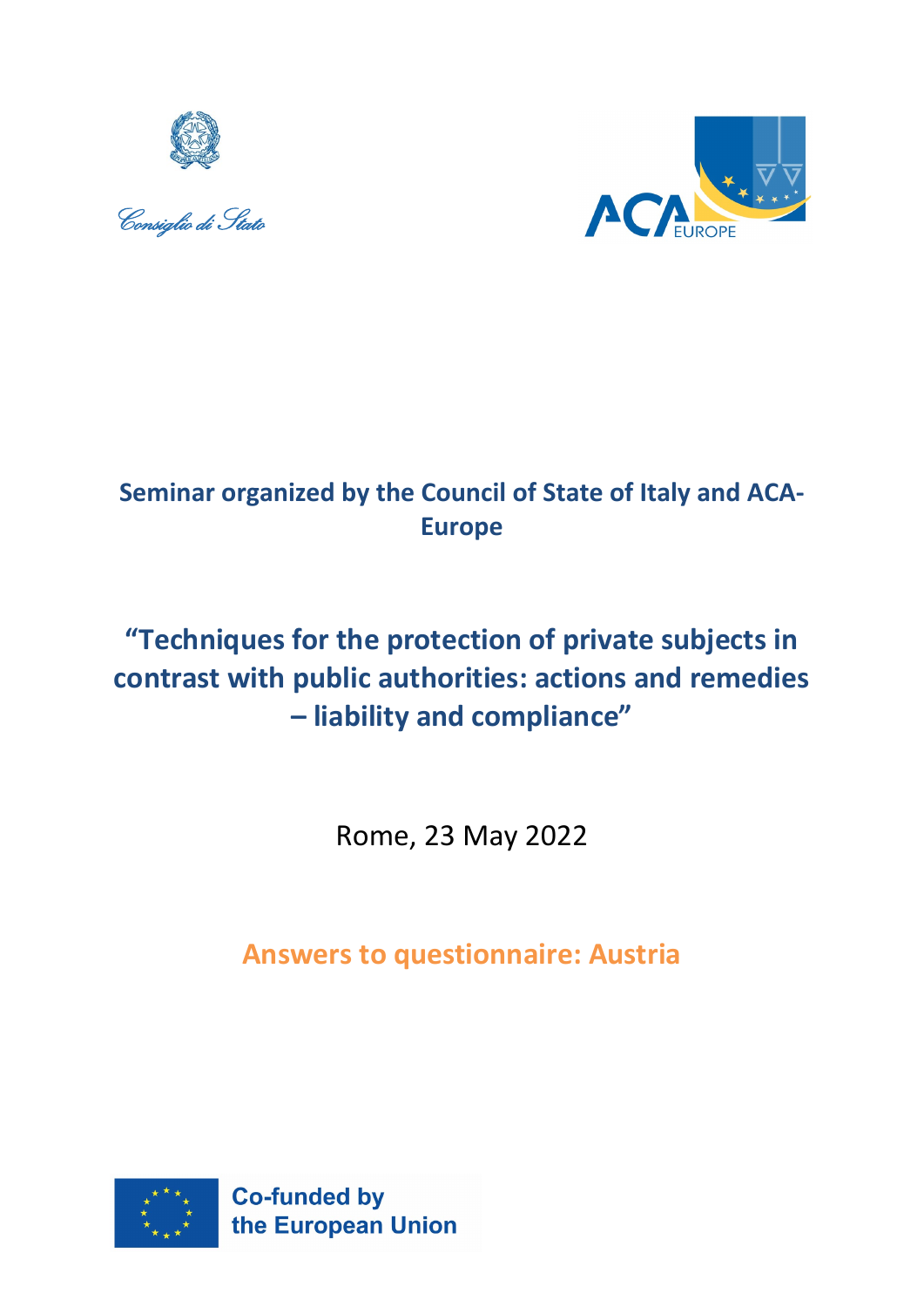



# **"TECHNIQUES FOR THE PROTECTION OF PRIVATE SUBJECTS IN CONTRAST WITH PUBLIC AUTHORITIES: ACTIONS AND REMEDIES - LIABILITY AND COMPLIANCE".**

# **INTRODUCTION**

The seminar will analyse the types of actions that can be brought before the administrative judge: action of annulment, action of declaration and action of condemnation. With particular reference to the latter, the seminar will focus on compensatory measures, including damages for loss of opportunity and damages as a result of delay.

The seminar also intends to examine the possibility of any and eventual special or fast-track procedure, for introductory terms and methods which pertain to certain subjects under consideration, for example, for their economic or political relevance, such as those to be found in the sphere of public contracts (see also transversal analysis).

The aim of this questionnaire and of the subsequent seminar is to provide a wider comprehension of the similarities and differences that exist among the various legal systems of the member States insofar as they apply to the situations to be dealt with by the administrative court, paying particular attention to the content and subject matter of the relative rulings.

# **SESSION I**

# **LEGAL PROCEEDINGS THAT CAN BE BROUGHT BEFORE THE ADMINISTRATIVE COURT**

- **1. In your legal system, which judges are competent to pronounce on disputes in which one of the parties is the public administration?**
	- An ordinary judge
	- An administrative judge
	- A judge who deals with special areas
	- Others

# **Austrian Reply:**

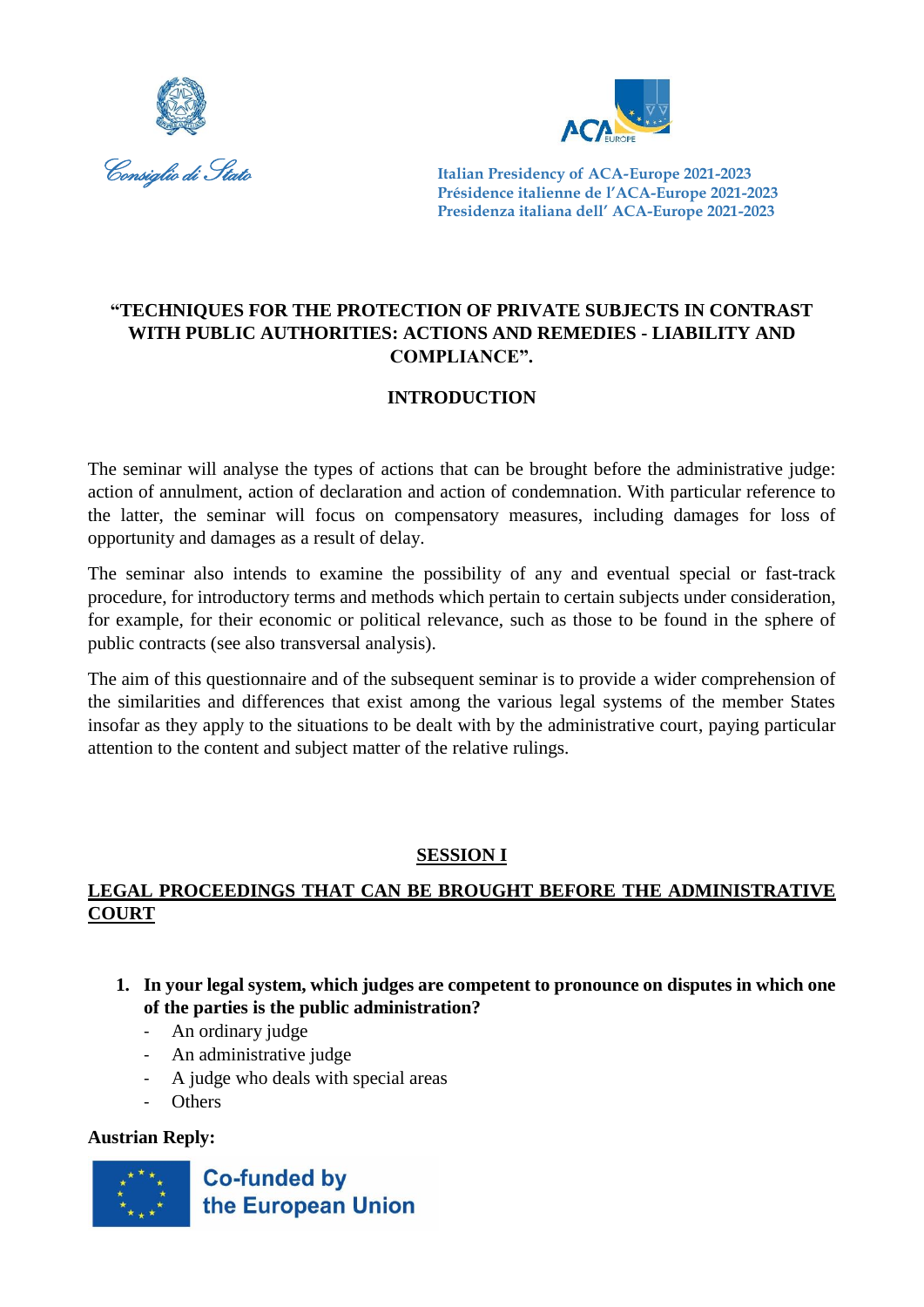



The Austrian legal system has two separate jurisdictional orders: the ordinary courts, ruling over civil and criminal law matters, and the administrative courts, ruling over administrative matters. The Austrian administrative procedural system is composed of three instances - firstly the administrative authorities, secondly the first instance administrative courts, and finally the Supreme Administrative Court.

Following the so called "9+2 model", nine administrative courts of the provinces were established. In addition, two federal administrative courts were created: the Federal Administrative Court reviewing decisions of federal authorities, and the Federal Fiscal Court reviewing decisions in financial matters. The Supreme Administrative Court is empowered to review the rulings of these first instance administrative courts, thus retaining final jurisdiction in all administrative matters.

Furthermore, the Constitutional Court monitors compliance with the constitution, which also contains the fundamental rights. In addition to the appeal with the Supreme Administrative Court, a complaint against the ruling of a first instance administrative court may be filed with the Constitutional Court if the violation of constitutionally guaranteed rights (fundamental rights) is alleged.

As a result, the judges competent to pronounce on disputes in which one of the parties is the public administration are administrative judges. Claims against administrative authorities or courts as a result of damage to any person or any property caused by unlawful acts of persons at fault when implementing the law on behalf of such legal entities are civil claims and can be enforced through civil proceedings before ordinary courts. The liability of the persons at fault for the damages thus caused to the administrative authorities or courts may also be enforced through civil proceedings, therefore ordinary judges are competent to pronounce on such disputes.

- **2. Which actions can be brought before the administrative court in view of the exercise of administrative powers?**
	- Annulment of administrative acts
	- action of condemnation
	- Other actions

If you have replied 'other actions', please clarify which.

#### **Austrian Reply:**

Administrative jurisdiction can only be exercised over acts of an administrative authority exercising its public power prerogative (issued decisions or acts of direct administrative power and compulsion) or failure of an administrative authority to comply with its time limit to issue a decision. For administrative courts to act, a complaint has to be filed with the competent court.

In addition, first instance administrative courts are competent to rule on complaints of persons who claim that their rights under the General Data Protection Regulation have been infringed by a first

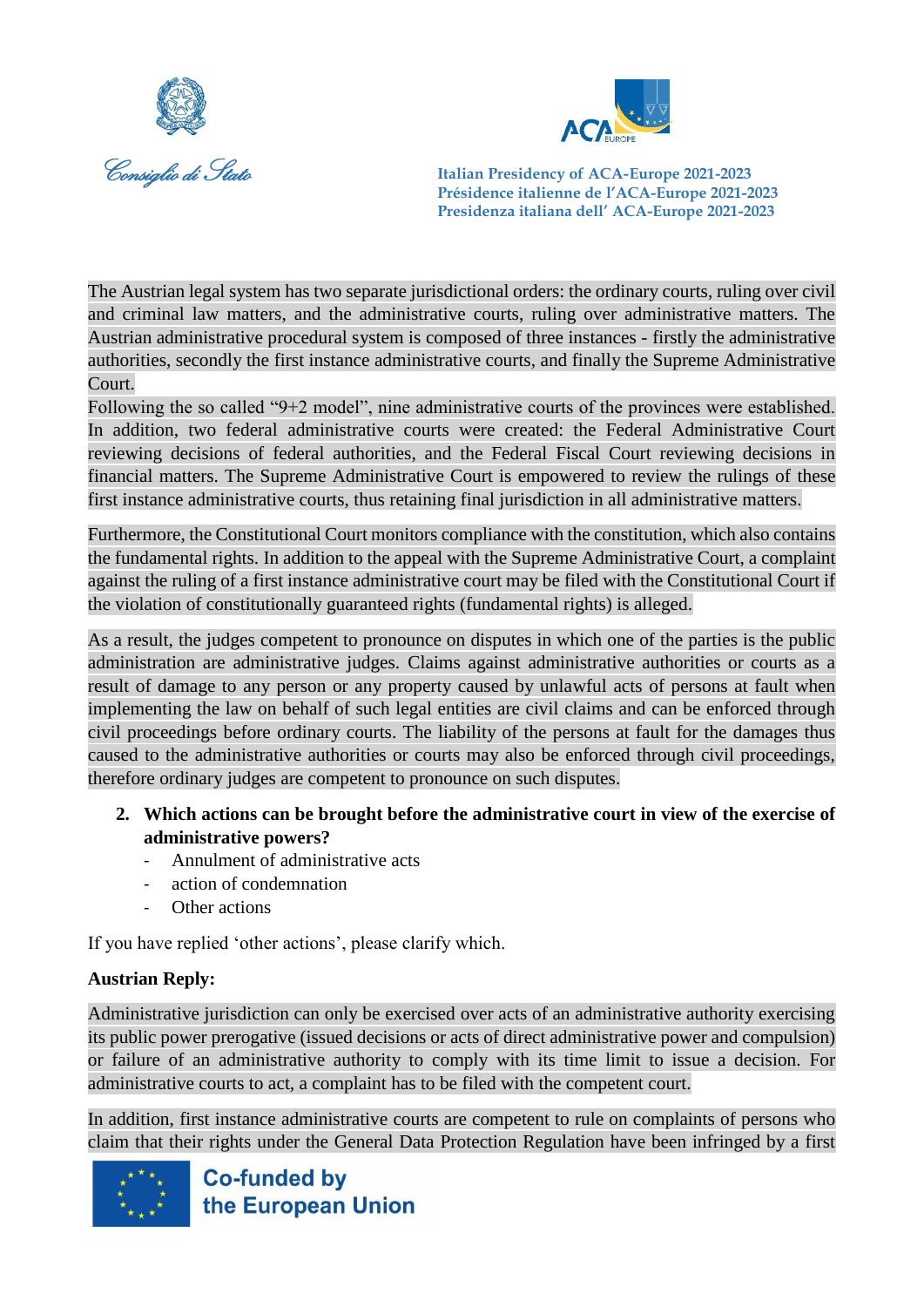



instance administrative court in the exercise of its judicial powers. The Federal Administrative Court rules on the use of coercive measures against informants of an investigation committee of the National Council. Federal or state law may give first instance administrative courts other responsibilities for adjudication, such as complaints against the unlawful conduct of administrative authorities in execution of the law as well as complaints in matters of procurement law and relating to the employment of public servants (art. 130 Federal Constitutional Law - Bundes-Verfassungsgesetz  $1920,$  B-VG,

https://www.ris.bka.gv.at/GeltendeFassung.wxe?Abfrage=Bundesnormen&Gesetzesnummer=1000 0138).

- **3. From which sources can actions be proposed brought before the administrative court?**
	- Law
	- Public authority regulations
	- Guidelines
	- Supreme Court rulings
	- Other

#### **Austrian Reply:**

In the Austrian legal system actions that can be brought before the administrative courts are determined by law (art. 130 B-VG).

#### **4. Which administrative decisions can be challenged?**

- Administrative acts which have a specific recipient
- General acts and regulations
- Acts inherent to the procedure
- Political acts

#### **Austrian Reply:**

Pursuant to art. 130 para. 1 B-VG, first instance administrative courts rule on actions:

- against decisions by administrative authorities due to unlawfulness,
- against the unlawful exercise of direct administrative power and compulsion, and
- on the grounds of breach of duty to issue a decision by an administrative authority.

Against the decisions of the aforementioned administrative courts, complaints can be filed with the Supreme Administrative Court and the Constitutional Court. According to art. 133 para. 4 B-VG a complaint before the Supreme Administrative Court is admissible, if the solution depends on a legal question of fundamental importance (if the contested court ruling departs from relevant past decisions of the Supreme Administrative Court, or if there is no - or no consistent - case law on the issue in

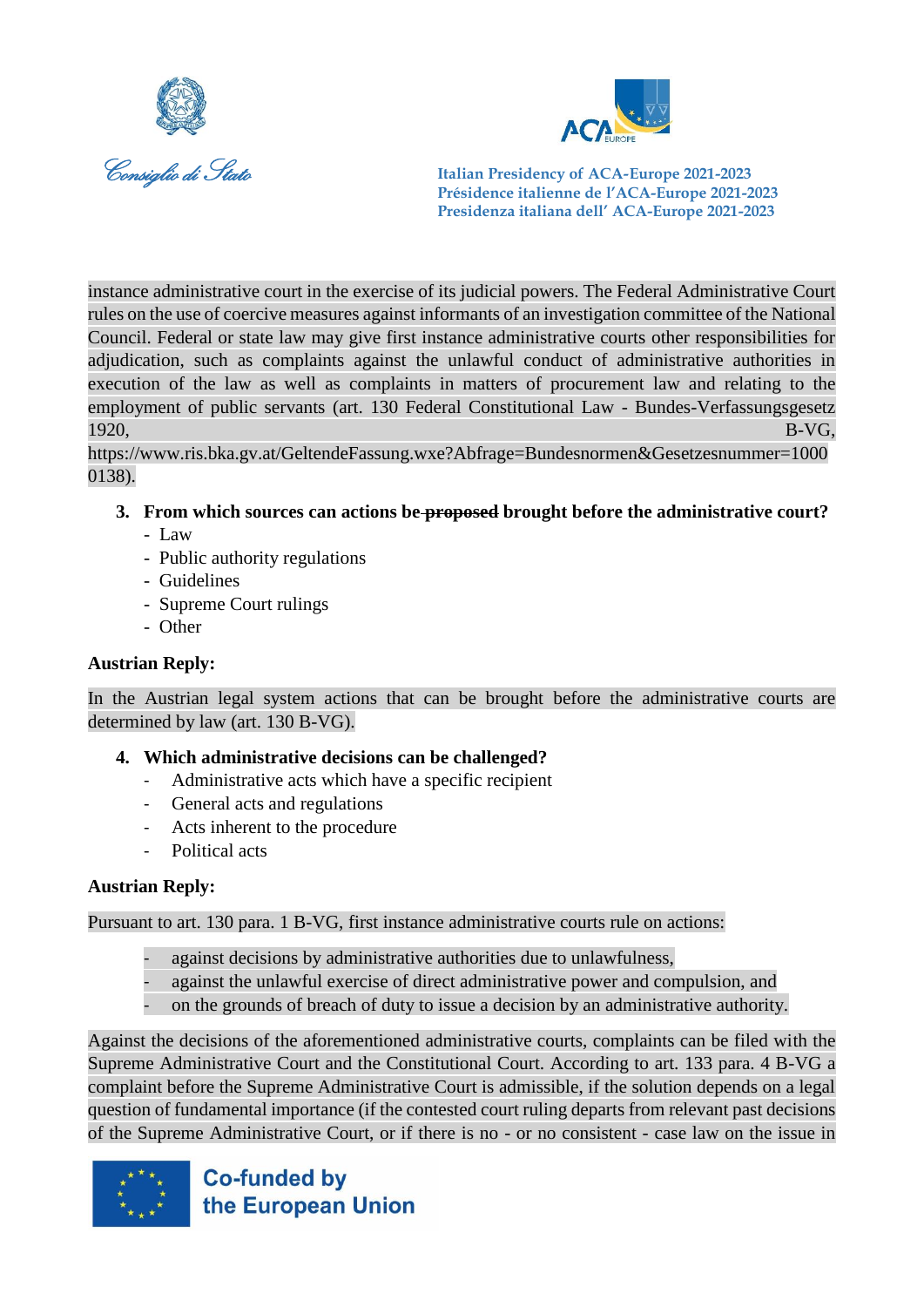



question). A complaint with the Constitutional Court is possible if the violation of constitutionally guaranteed rights (fundamental rights) is alleged (art. 144 para. 1 B-VG).

General legal acts, such as laws and regulations, may be brought before the Constitutional Court, which examines them for their constitutionality or legality (art. 140 B-VG).

Procedural decisions settling the legal position of the parties to the proceedings may be challenged in an appeal before the first instance administrative courts.

Acts inherent to the procedure regulating the progress of proceedings may only be challenged in an appeal against the decision settling the matter. A separate appeal is not admissible (sec. 7 para. 1 Proceedings of Administrative Courts Act - VwGVG, https://www.ris.bka.gv.at/GeltendeFassung.wxe?Abfrage=Bundesnormen&Gesetzesnummer=2000 8255).

- **5. On the grounds of which defects can the annulment of an administrative act be requested?**
	- Breaches of the law
	- Breaches of competence
	- Technicalities and procedural defects
	- Breaches of general principles
	- Other

#### **Austrian Reply:**

An administrative act can be challenged for unlawfulness due to substantive as well as procedural errors before a first instance administrative court (sec. 130 para. 1 B-VG). Procedural errors committed by an administrative authority can be remedied by a duly conducted appeal procedure before the first instance administrative court.

The Supreme Administrative Court can annul the ruling of a first instance administrative court on the grounds of breaches of the law, breaches of competence or the violation of formal rules and procedures (sec. 42 para. 2 Supreme Administrative Court Act - Verwaltungsgerichtshofgesetz 1985 - VwGG,

https://www.ris.bka.gv.at/GeltendeFassung.wxe?Abfrage=Bundesnormen&Gesetzesnummer=1000 0795).

#### **6. Can the judge partially annul the challenged administrative act?**

- Yes
- No

If your reply is yes, please elaborate.

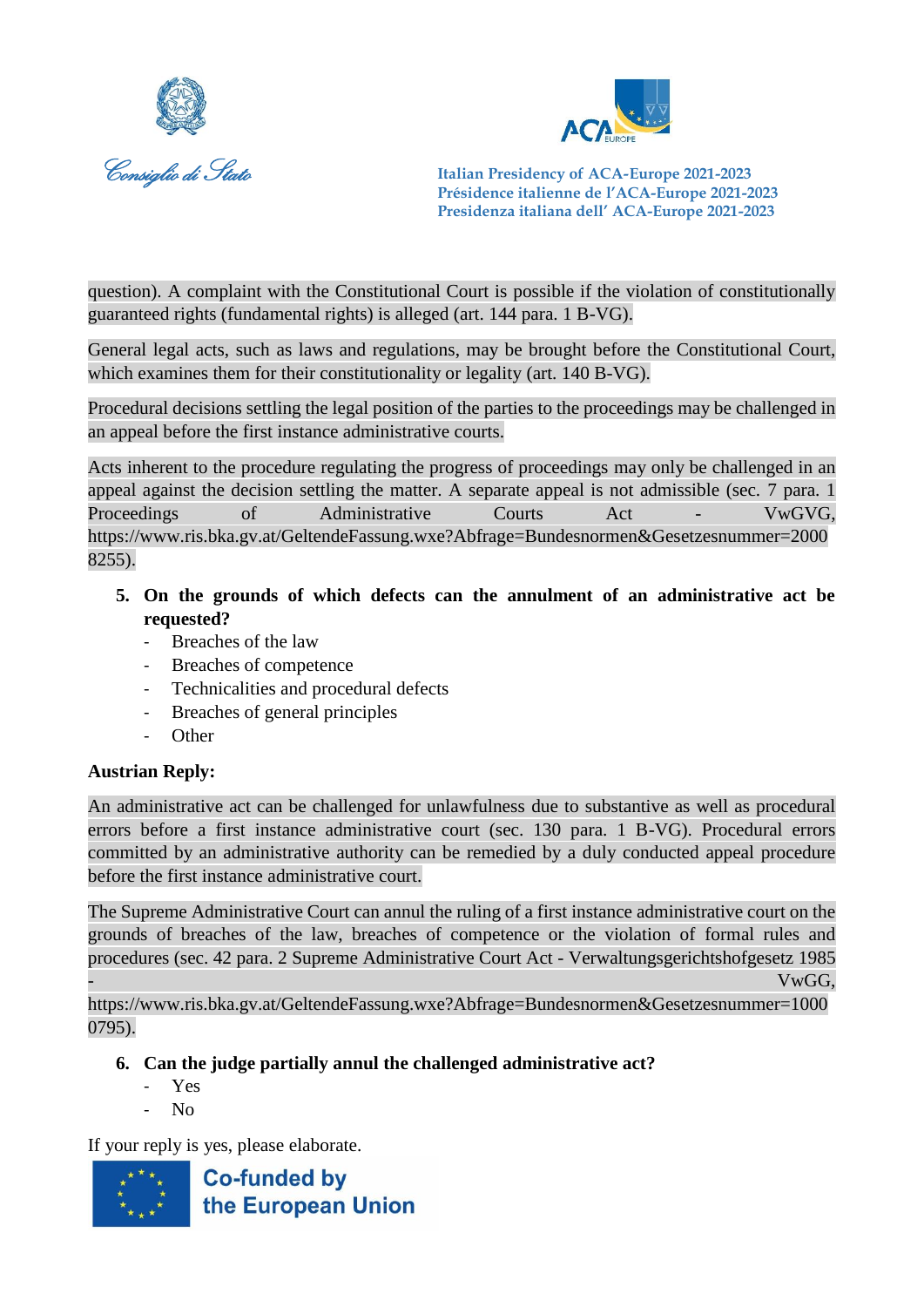



#### **Austrian Reply:**

Yes, the partial annulment of an administrative act is possible, if the verdict of the challenged administrative act consists of separable and autonomous parts. This returns the case to the state it was in before the act was issued. A new decision must then be issued to the extent of the annulment.

- **7. Can the judge substitute the Administration by modifying the content of the administrative act?**
	- Yes
	- No

If your reply is yes, please elaborate.

#### **Austrian Reply:**

In the majority of cases, first instance administrative courts rule on the merits of the case, if the relevant facts have been established, or the determination of the relevant facts by the administrative court itself is in the interest of expeditiousness or is associated with a considerable cost saving (sec. 28 para. 2 VwGVG). To that extent, the court's ruling replaces the challenged act. If the aforementioned conditions are not met, a first instance administrative court may annul the challenged act and refer the matter back to the administrative authority for the issuance of a new decision (sec. 28 para. 3 VwGVG).

There are, however, special proceedings allowing for different approaches: For example, in proceedings concerning a complaint against an act of direct administrative power and compulsion, the act may be declared unlawful and annulled. In procurement law proceedings, decisions concerning public contracts may be declared invalid and a judicial assessment of infringement of the law may be requested.

- **8. When the judge annuls the challenged act, can he dictate provisions which the P.A. must abide by in the review proceedings of the subject-matter of the litigation?**
	- Yes
	- No

If your reply is affirmative, please elaborate.

#### **Austrian Reply:**

When a first instance administrative court refers a matter back to the administrative authority, the authority is bound by the legal assessment on which the first instance administrative court has based its ruling (sec. 28 para. 3 VwGVG).

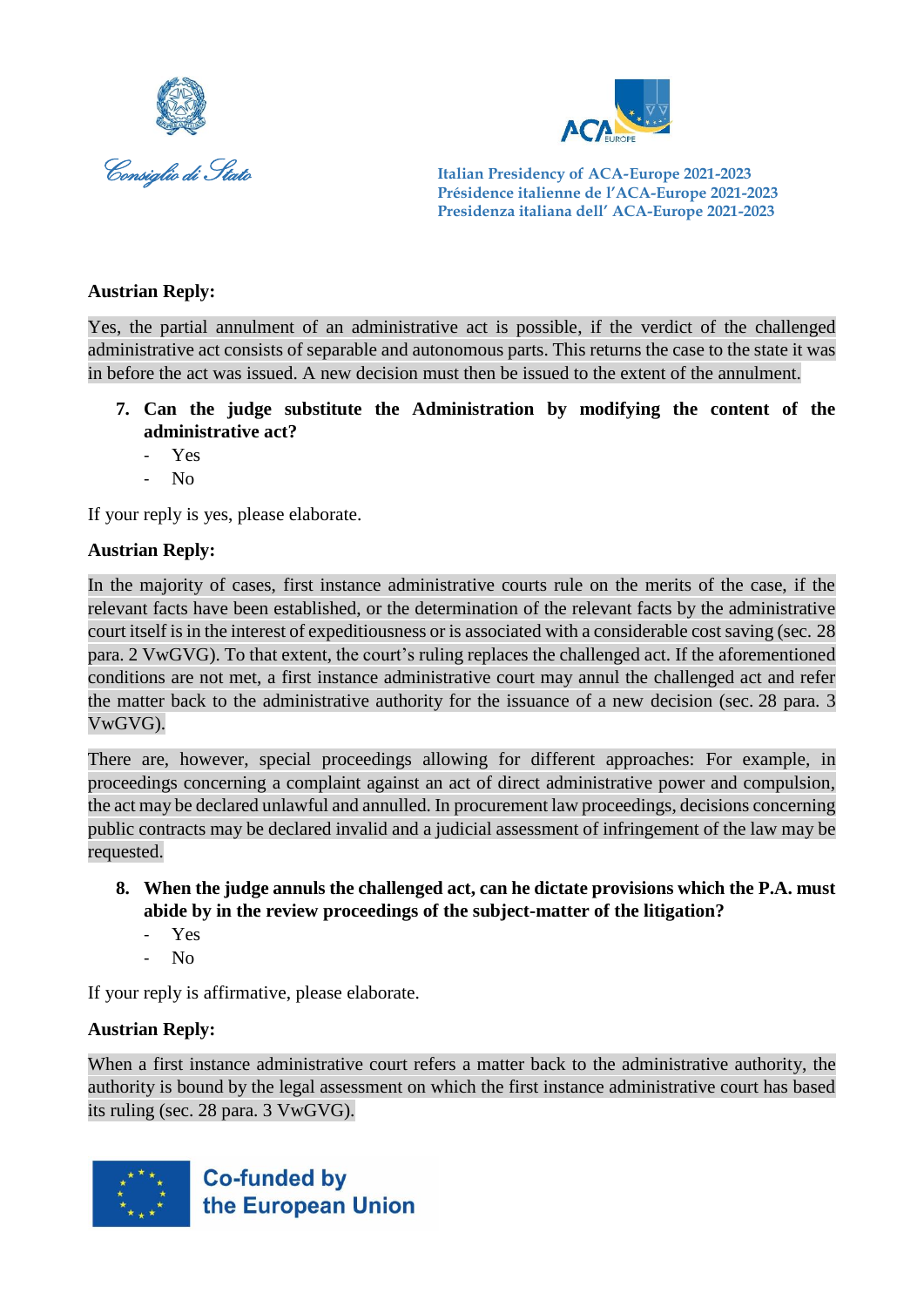



Likewise, when the Supreme Administrative Court annuls the ruling of a first instance administrative court, the first instance administrative court having to rule on the matter again is bound by the legal assessment of the Supreme Administrative Court.

- **9. When do the effects of the jurisdictional annulment of an administrative act become applicable?** 
	- From the date of the adoption of the act (*ex tunc*)
	- From the date on which the judgement becomes final (*ex nunc*)
	- **Other**

#### **Austrian Reply:**

The effects of the jurisdictional annulment of an administrative act become applicable from the date of the adoption of the act (ex tunc).

- **10. Can the judge modulate the effects over time of the ruling of annulment of an administrative act?**
	- Yes
	- $N<sub>0</sub>$
	- **Other**

#### **Austrian Reply:**

In the Austrian legal system, administrative judges cannot modulate the effects over time of the ruling of annulment of an administrative act. Following the annulment of a challenged act, the first instance administrative courts and the administrative authorities are obliged to immediately establish the legal situation in accordance with the legal opinion of the Supreme Administrative Court using the legal means at their disposal (sec. 63 para. 1 VwGG).

- **11. Can the act of ordering payments for damages be proposed autonomously or must it always be proposed together with other kinds of actions?**
	- Yes
	- No
	- Only in certain cases

If your reply is yes, please elaborate

#### **Austrian Reply:**

The compensation of damages is only possible in accordance with the provisions of civil law (see questions 12-15 of session 1).

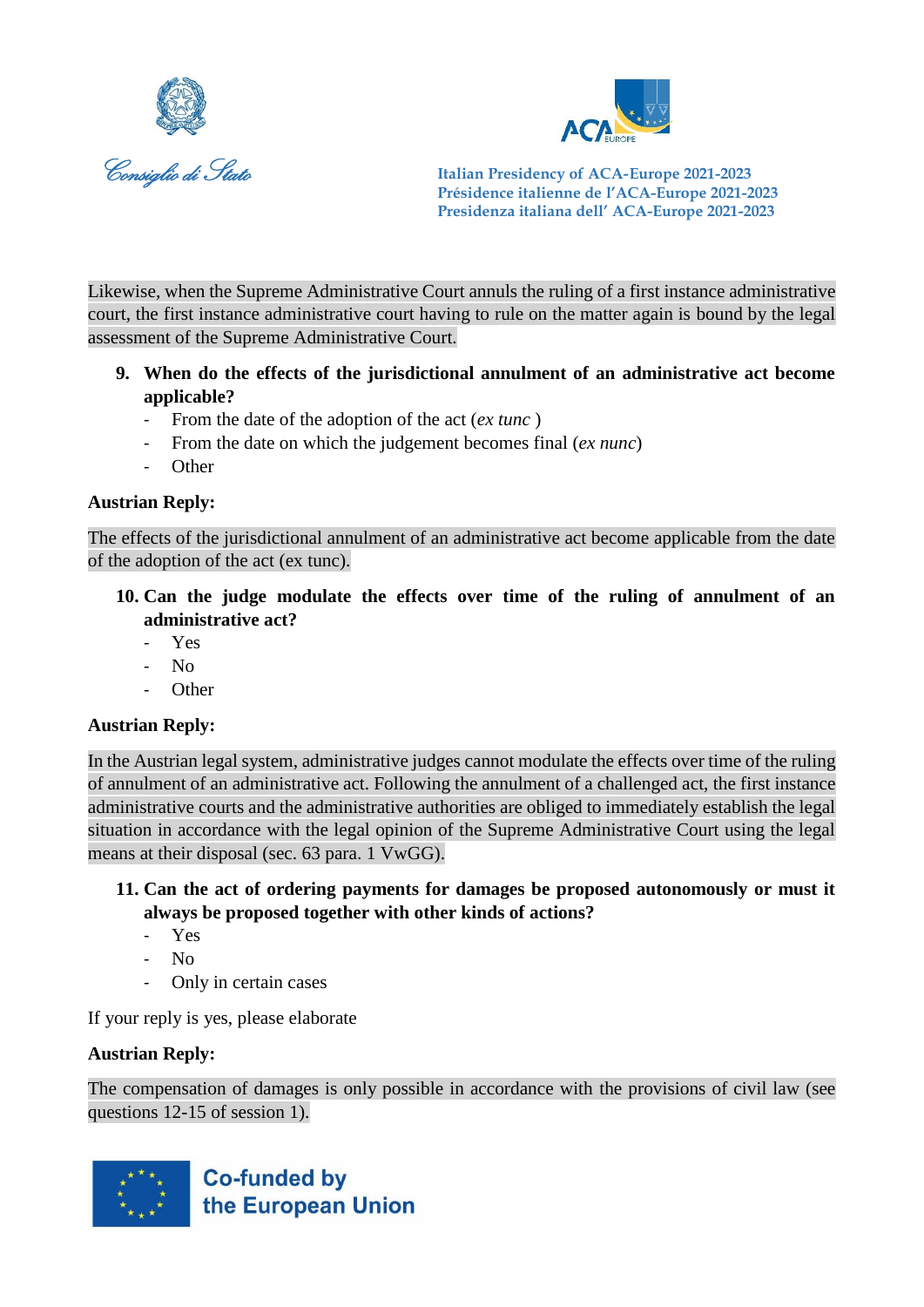



#### **12. In the light of what kind of behaviour is the compensatory action for damages feasible when dealing with a Public Administration?**

- Implementation of an illegal and detrimental administrative act
- Non-observance of the deadline of the procedure
- Lesion of good faith and trust
- Resultant behaviour of the public administration
- Other

Please elaborate

#### **Austrian Reply:**

Public legal entities are liable under civil law for any damage to property or persons culpably caused by unlawful conduct of persons acting in execution of the law as a body on behalf of such legal entities. The unlawful conduct in question may include unlawful actions as well as non-active behaviour such as the failure to issue a decision in time (sec. 1 para. 1 Liability of Public Bodies Act Amtshaftungsgesetz, and a state of the AHG, https://www.ris.bka.gv.at/GeltendeFassung.wxe?Abfrage=Bundesnormen&Gesetzesnummer=1000

0227).

#### **13. Which are the different kinds of reimbursable damages?**

- Material damage
- Non-material damage
- Loss of opportunity

#### **Austrian Reply:**

Civil claims against public legal entities can be raised as a result of damages to property or persons.

#### **14. Does the omission of lodging an action of annulment result in elision or reduction of the compensatory damages?**

- Yes
- $N<sub>0</sub>$
- Other

#### **Austrian Reply:**

Yes, compensation is conditional on the exhaustion of the chain of appeals. Damages shall not be compensated, if the injured party would have been able to avoid the damage through any legal remedy or complaint brought before a first instance administrative court as well as a final appeal brought before the Supreme Administrative Court (sec. 2 para. 2 AHG).

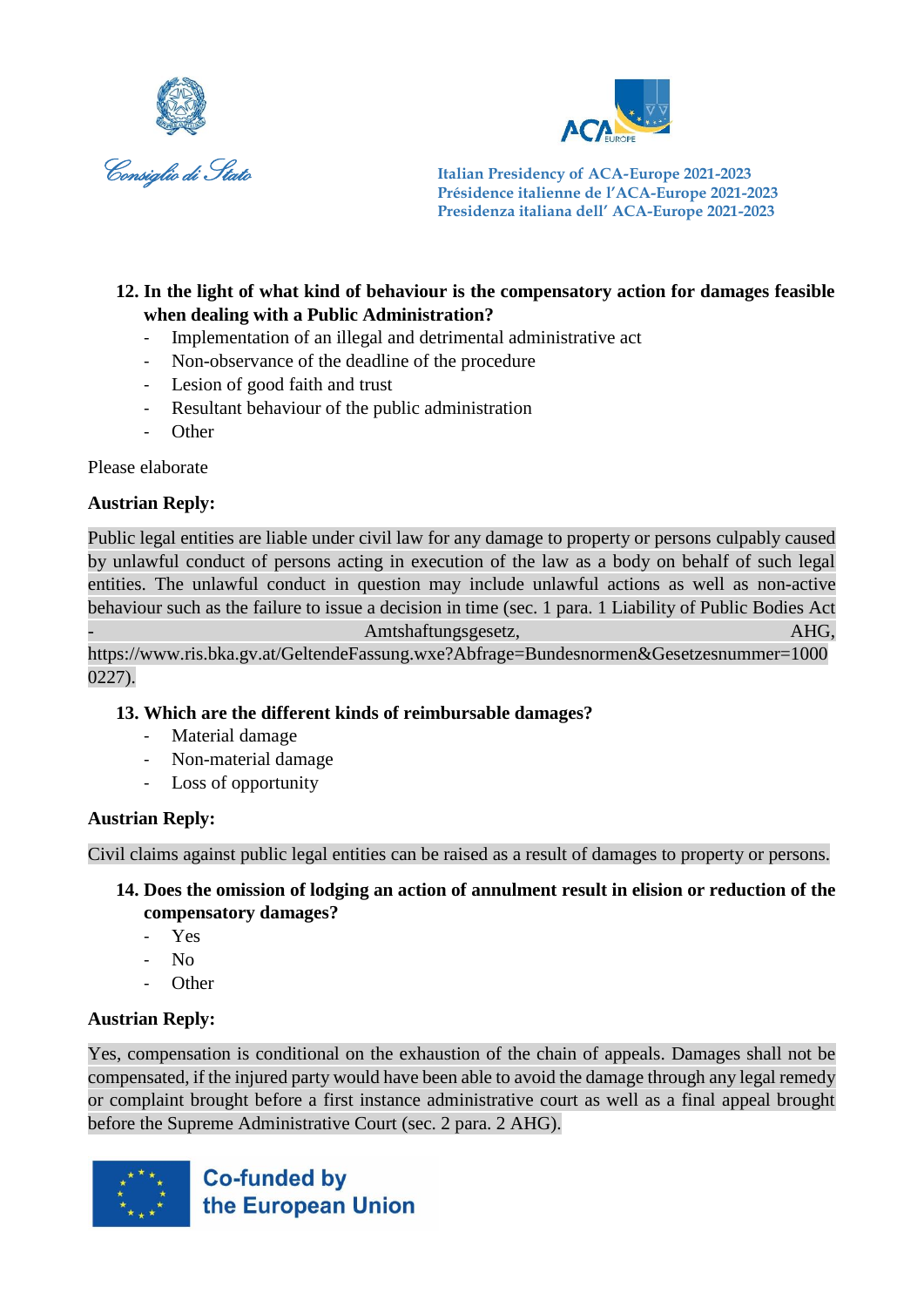



- **15. In order to award compensatory damages, is proof of the responsibility of the public administration required? If your reply is affirmative, which party is obliged to provide said proof?**
	- $Yes the party with burden of proof is...$
	- No

# **Austrian Reply:**

Claiming compensation of damages on the grounds of the Liability of Public Bodies Act, the plaintiff must prove that he has suffered a damage and that this damage may have resulted only from a violation of a law on the part of a body of the legal entity sued. To this end the plaintiff must demonstrate that he would not have suffered the alleged damage without this violation of rights as well as provide proof for the causal connection between the event giving rise to liability and the damage incurred (sec. 2 AHG).

#### **16. Can the judge convert** *ex officio* **one action into another?**

- Yes
- No

If the reply is yes, please elaborate

#### **Austrian Reply:**

An administrative judge cannot convert one action into another.

#### **17. Is there a time-limit for the proposition of the compensatory action?**

- Yes
- $N<sub>0</sub>$

If the reply is yes, please elaborate

#### **Austrian Reply:**

In accordance with the provisions of civil law, the statute of limitation for compensatory claims against public legal entities is three years after the day on which the injured party took notice of the damage, in no case however before expiry of one year after a decision or act violating the law has become final (sec. 6 para. 1 AHG).

#### **18. Can the judge rule that the Administration implement an administrative act? If your reply is affirmative, what are the prerequisites for implementation?**

- $Yes explain$
- No

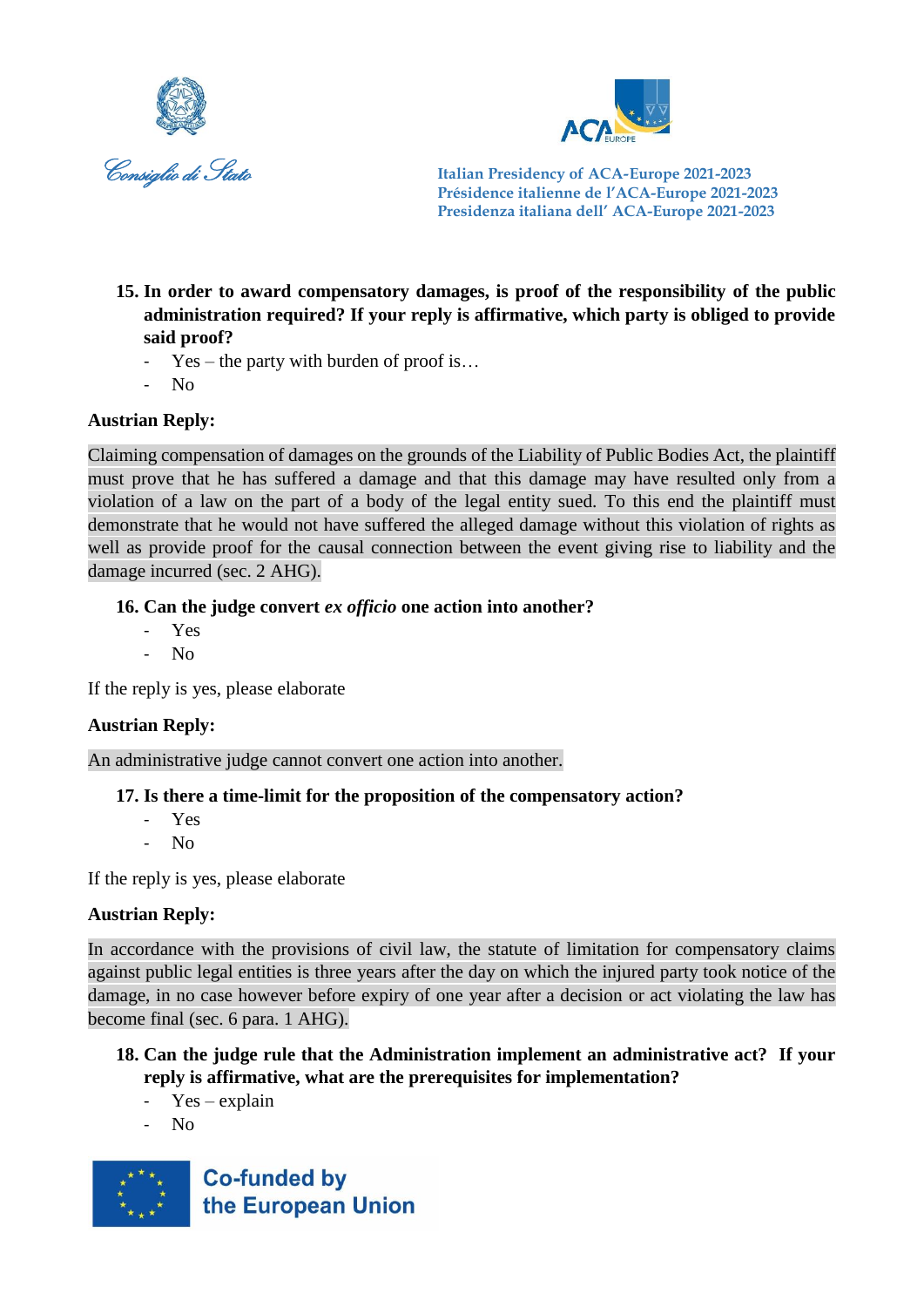



#### **Austrian Reply:**

As stated in the answer to question 7 of session 1, first instance administrative courts usually rule on the merits of the case. However, if an administrative authority fails to comply with its time limit to issue a decision even after a complaint was brought before the first instance administrative court, the first instance administrative court only then becomes competent to rule on the merits of the case instead of the administrative authority.

If a complaint is brought before the Supreme Administrative Court because a first instance administrative court failed to issue a timely decision, the Supreme Administrative Court specifies an extension period for the first instance administrative court to rule.

# **SESSION II – SPECIAL PROCEDURES**

#### **1. Does your administration have provisions for special procedures**

- Yes
- No

If the reply is yes, please elaborate

#### **Austrian Reply:**

Yes.

The general provisions of the administrative procedural rules are stipulated regarding the general administrative procedure in the General Administrative Procedure Act 1991 (Allgemeines Verwaltungsverfahrensgesetz 1991, AVG, https://www.ris.bka.gv.at/GeltendeFassung.wxe?Abfrage=Bundesnormen&Gesetzesnummer=10 005768), regarding the administrative penal procedure in the Administrative Penal Act 1991 (Verwaltungsstrafgesetz 1991, VStG, [https://www.ris.bka.gv.at/GeltendeFassung.wxe?Abfrage=Bundesnormen&Gesetzesnummer=10](https://www.ris.bka.gv.at/GeltendeFassung.wxe?Abfrage=Bundesnormen&Gesetzesnummer=10005770) [005770\)](https://www.ris.bka.gv.at/GeltendeFassung.wxe?Abfrage=Bundesnormen&Gesetzesnummer=10005770), regarding the administrative execution procedure in the Administrative Enforcement Act 1991 (Verwaltungsvollstreckungsgesetz 1991, VVG, https://www.ris.bka.gv.at/GeltendeFassung.wxe?Abfrage=Bundesnormen&Gesetzesnummer=10 005772), and regarding the tax law procedure in the Federal Tax Code (Bundesabgabenordnung, BAO,

https://www.ris.bka.gv.at/GeltendeFassung.wxe?Abfrage=Bundesnormen&Gesetzesnummer=10 003940).

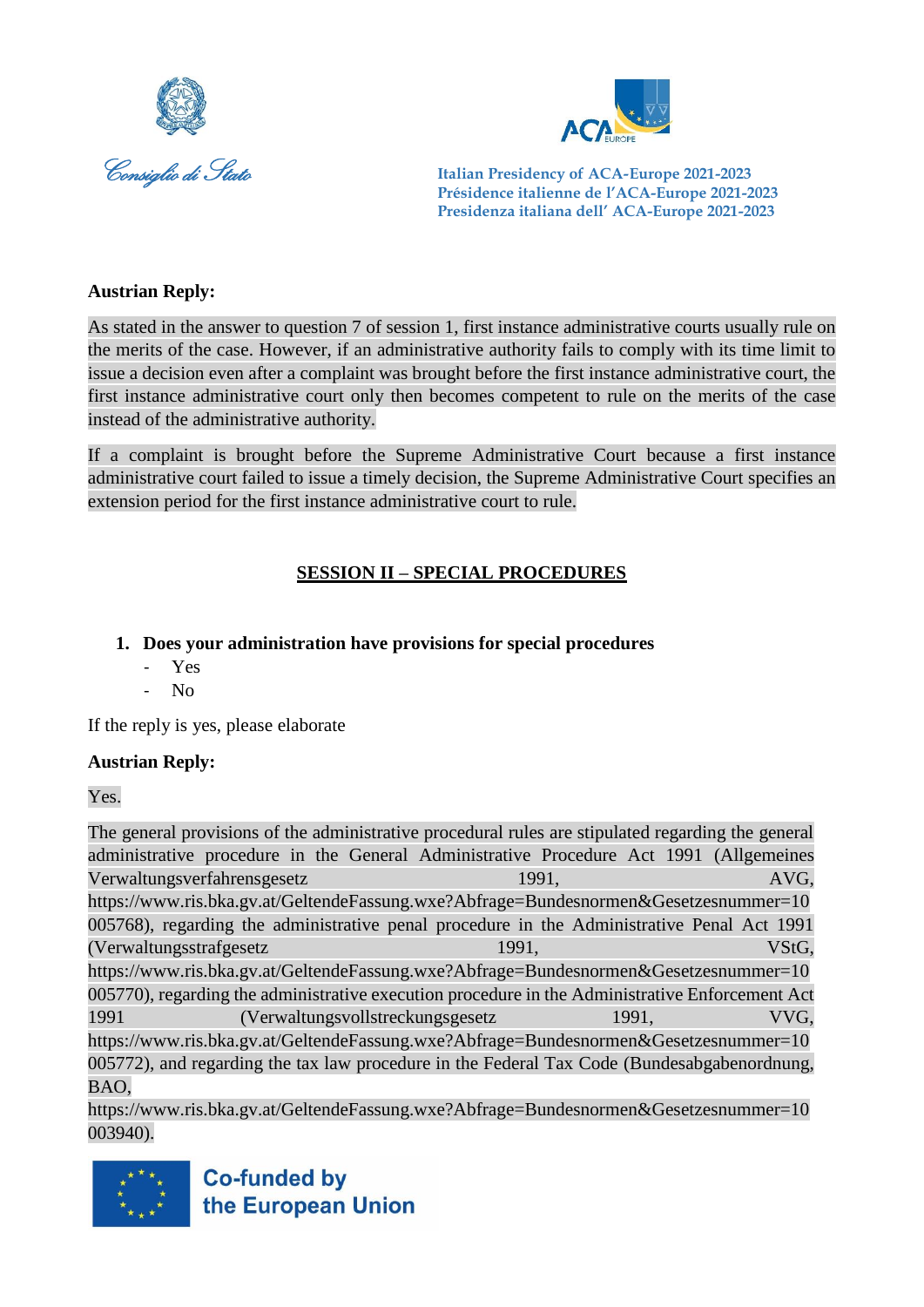



However, divergent regulations can be made in special laws when they are requisite for the regularisation of the matter. A large number of such special procedural laws have been passed, such as the Federal Office for Immigration and Asylum Procedures Act for asylum matters and the Federal Procurement Act for procurement procedures.

A similar regime also exists for the first instance administrative courts, while the organisation and procedure of the Supreme Administrative Court is governed by a single separate federal law, from which divergent regulations in other laws are not allowed.

#### **2. What do the specialities consist of?**

- Ways of introducing the appeal
- Procedural time-limits
- Jurisdiction of the court
- Other

#### **Austrian Reply:**

The specialities of the procedures identified above vary, including different provisions regarding procedural time-limits and formal rules

Examples for special procedural provisions in asylum law are:

In deviation from the general four-week appeal period, in asylum matters only a two-week appeal period applies, when the decision of the administrative authority is connected with the issuance of a measure terminating residence (sec. 16 para. 1 Federal Office for Immigration and Asylum Procedures Act, BFA-Verfahrensgesetz - BFA-VG, https://www.ris.bka.gv.at/GeltendeFassung.wxe?Abfrage=Bundesnormen&Gesetzesnummer=20 007944).

In contrast to the general six-month decision period, a decision shall be taken within three months if an asylum seeker is held in detention pending deportation (sec. 22 para. 6 Asylum Act 2005, Asylgesetz 2005 - AsylG 2005, https://www.ris.bka.gv.at/GeltendeFassung.wxe?Abfrage=Bundesnormen&Gesetzesnummer=20 004240).

#### **3. The special rites are established:**

- According to subject ( for example, tenders, procedures of expropriation, independent administration authorities)
- According to actions
- Both of the above

#### Please elaborate

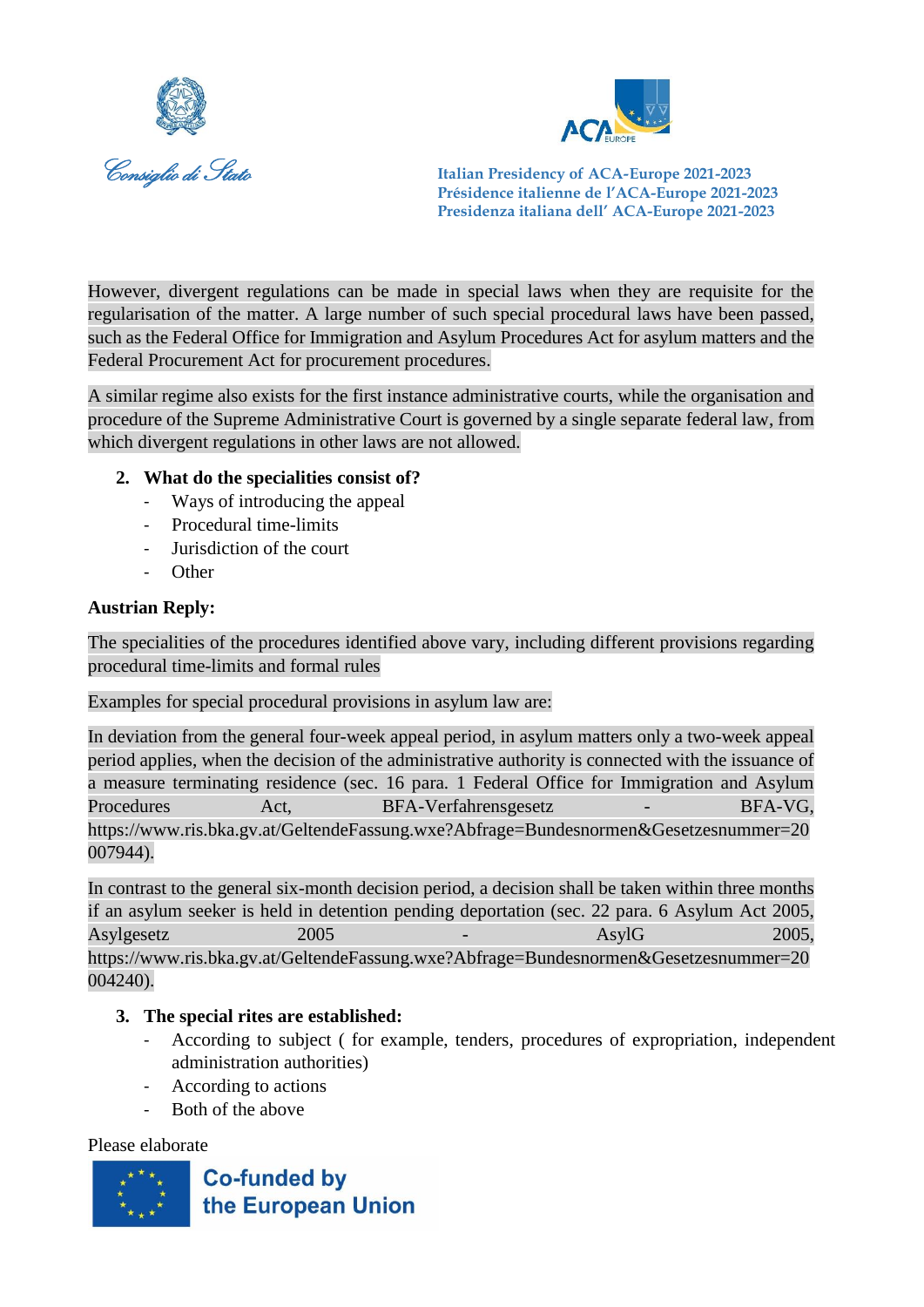



#### **Austrian Reply:**

The special rites can be established according to subjects (such as administrative offences, tax matters, aliens, tenders) as well as according to actions (for example, actions against the omission of an administrative authority or a first instance administrative court to issue a timely decision, requests of ordinary courts to pronounce on the legality of a particular decision by an administrative authority or by one of the first instance administrative courts or requests to decide on conflicts of jurisdiction).

- **4. Does your system provide for appeals against the silence of the Administration at the request for an administrative provision presented by a private individual?**
	- Yes
	- $N<sub>0</sub>$

If the reply is yes, please elaborate

#### **Austrian Reply:**

Yes, appeals against the silence of the Administration are provided for in the context of an alleged delay of the authority to reach a timely decision (art. 130 para. 1 lit. 3 B-VG). Such complaints have to be filed after the expiry of a certain period of time (sec. 8 VwGVG, see question 2 of session II) and may only be raised by someone who is entitled to the issuance of a decision and whose legal interests are therefore impaired by the authority's default. The authority remains competent to issue a decision within a period of up to three months from the notification of the complaint. If the authority does not, however, issue a decision, it shall submit the complaint and the files of the administrative proceeding to the respective first instance administrative court (sec. 16 VwGVG).

- **5. Do the Administrations comply spontaneously with the decisions of the administrative courts?**
	- Yes, always
	- No, never
	- In the majority of cases, in any case more than in 50% of cases
	- Hardly ever, in any case less than in 50% of cases

#### **Austrian Reply:**

Yes, the administrative authorities usually comply spontaneously with the decisions of the administrative courts.

**6. . In your legal system, is there a special procedure for ensuring the integral execution of the sentence**?

- Yes

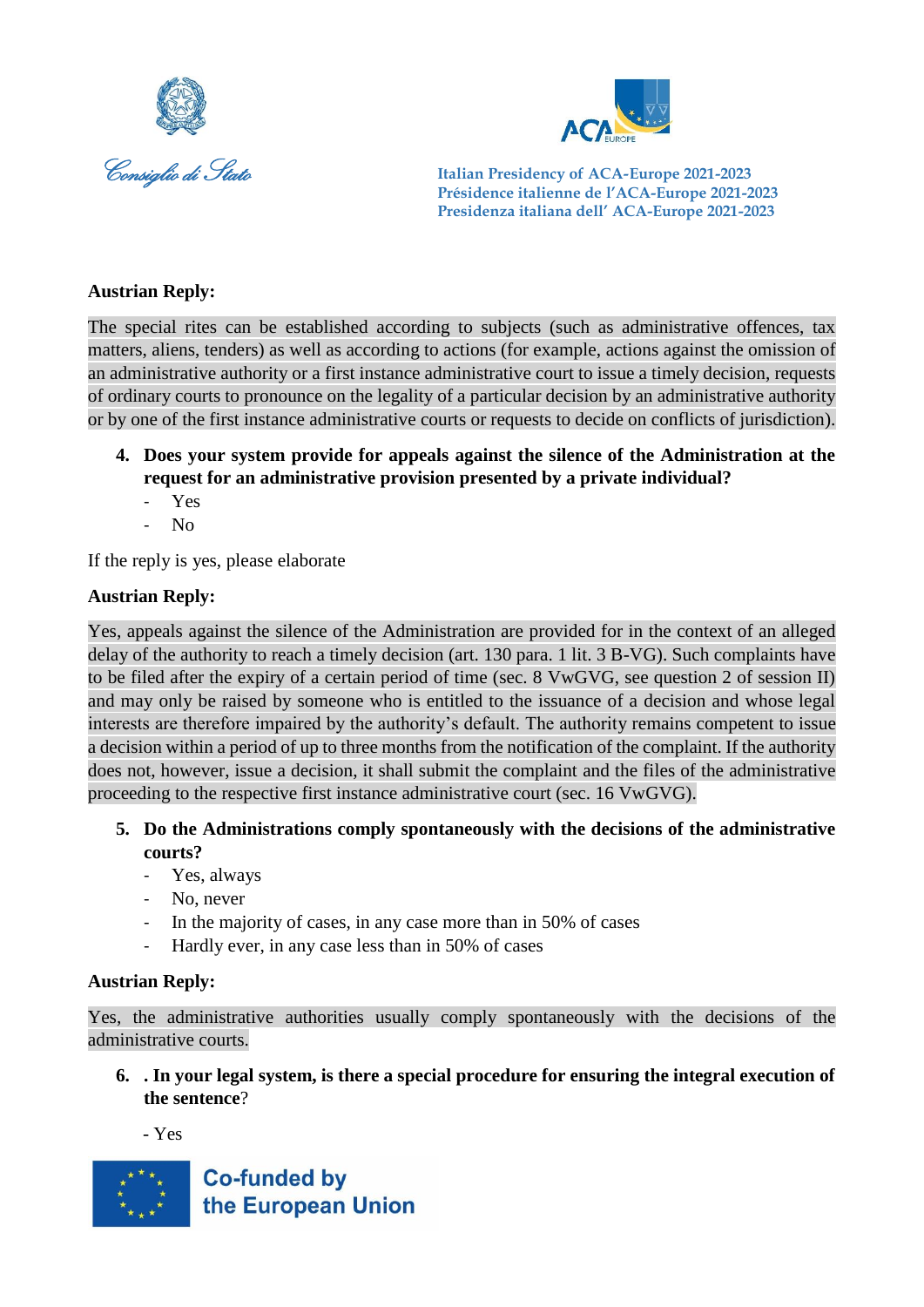



- No

If the reply is yes, please elaborate

#### **Austrian Reply:**

Yes, the execution of the decisions issued by the first instance administrative courts (with the exception of the Federal Fiscal Court) is carried out in accordance with the Administrative Enforcement Act (Verwaltungsvollstreckungsgesetz 1991 - VVG, https://www.ris.bka.gv.at/GeltendeFassung.wxe?Abfrage=Bundesnormen&Gesetzesnummer=10 005772) and generally falls within the responsibility of the district administration authorities.

Decisions on the reimbursement of costs issued by the Supreme Administrative Court are enforced by the ordinary courts.

- **7. Are the judge's decisions which are not of the last resort immediately enforceable?**
	- Yes
	- No

If the reply is yes, please elaborate

#### **Austrian Reply:**

Decisions of the first instance administrative courts become formally legally binding as soon as they are issued and are therefore immediately enforceable. The enforceability of the decisions can be suspended only upon application (sec. 30 VwGG). The suspension of the challenged act ensures that the applicant does not suffer any adverse consequences from the contested decision for the duration of the proceeding before the Supreme Administrative Court.

- **8. Following the annulment of a decision characterized by discretionary power, the interested party is forced to challenge each of the ulterior negative decisions which have been deemed illegitimate by dint of defects which are different to those identified by the judge or, in alternative, are there certain mechanisms of "reduction" of the aforesaid discretionary power which ensure the definition of the litigation once and for all?**
	- Yes elaborate
	- No

#### **Austrian Reply:**

As pointed out in question 7 of session I, first instance administrative courts generally rule on the merits of the case.

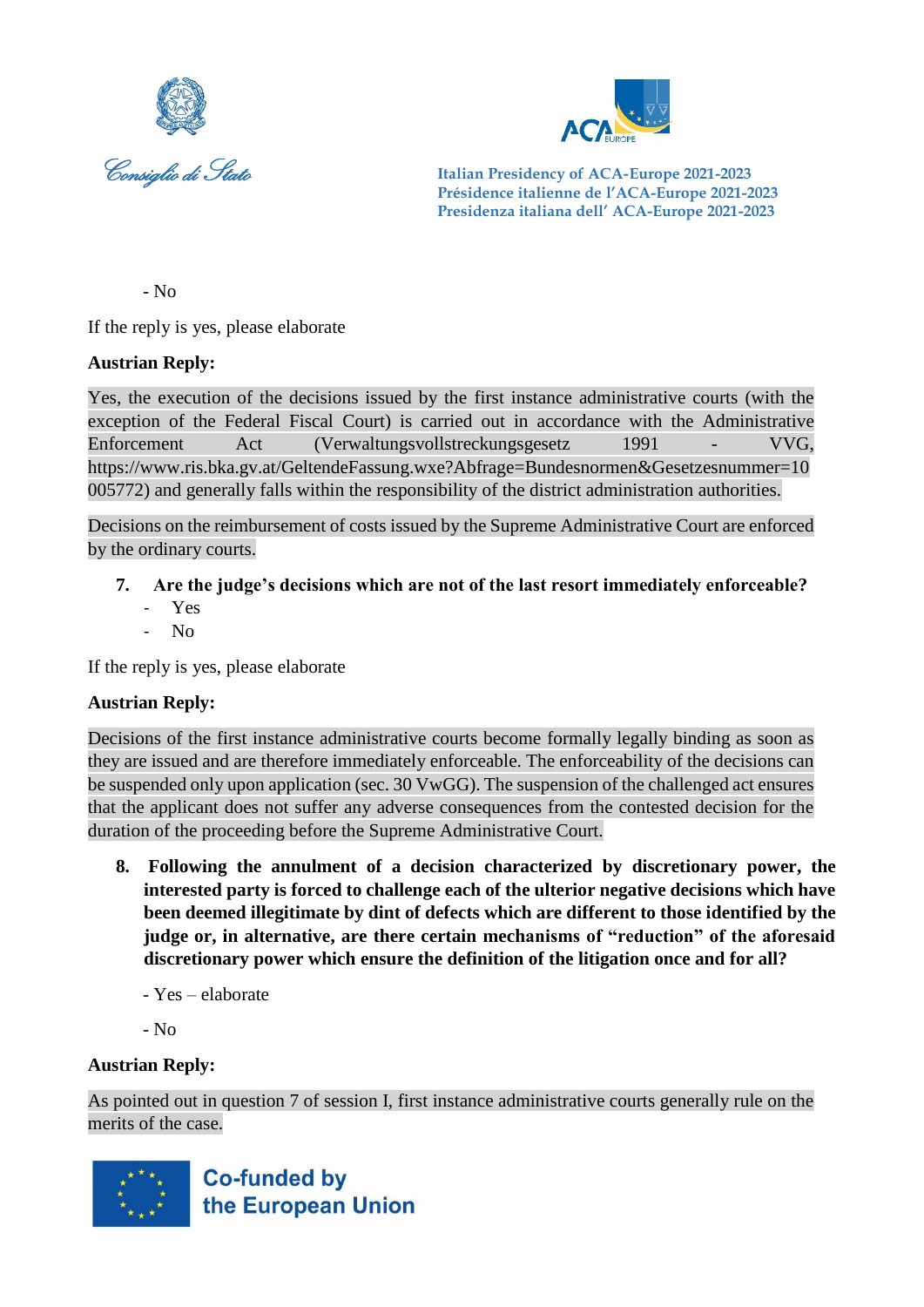



In case the administrative authority has not exercised its discretion in accordance with the law, the court itself must exercise discretion in its decision on the merits which, if that decision is not contested before the Supreme Administrative Court, ensures the definition of the litigation. It is only when the administrative court is not obliged to reach a decision on the merits of the case that the court sets aside the contested discretionary decision and remands the matter to the authority for the issue of a new decision, in which case the authority is bound by the legal evaluation on which the first instance administrative court based its decision (sec. 28 para. 4 VwGVG).

However, the first instance administrative court cannot - with the exception of administrative penal proceedings and in legal matters pertaining to the competence of the Federal Fiscal Court (art. 130 para. 3 B-VG) - modify (or set aside) the administrative decision only because it considers another exercise of discretion more appropriate. Similarly, decisions by first instance administrative courts characterized by discretionary power are subject to limited review. The Supreme Administrative Court may only examine whether the first instance administrative court was authorized to exercise its discretion and, if so, whether it exercised its discretion in accordance with the law (art. 133 para. 3 B-VG).

# **SESSION III – PRECAUTIONARY MEASURES**

- **1. Does the proposition of an appeal automatically suspend the effectiveness of the administrative act?**
	- Yes
	- No

#### **Austrian Reply:**

In the proceedings before the administrative courts of first instance pursuant to sec. 13 para. 1 VwGVG, a timely and admissible complaint generally grants the contested decision suspensive effect. However, the authority may exclude the suspensive effect if, after weighing the public interests affected and the interests of the parties, the early execution of the contested decision or the exercise of the right granted by the contested decision is urgently required due to imminent danger (sec. 13 para. 2 VwGVG).

In the proceedings before the Supreme Administrative Court, on the other hand, a complaint does not grant the contested decision suspensive effect (see sec. 30 VwGG). However, suspensive effect may be granted by the Supreme Administrative Court upon application pursuant to sec. 30 para. 2 VwGG, if there are no compelling public interests to the contrary and if, after weighing the public

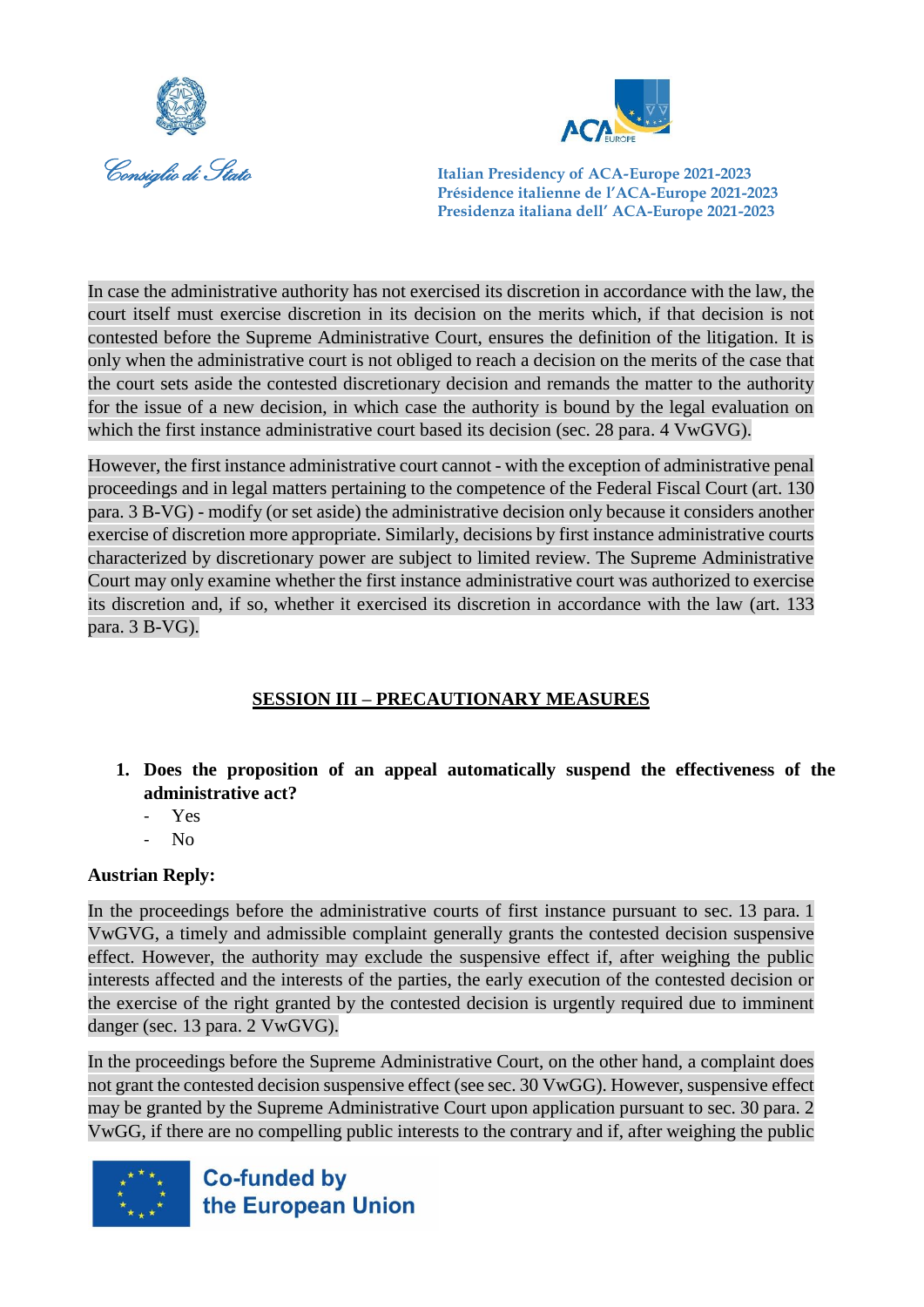



interests affected and the interests of other parties, the implementation of the contested decision or the exercise of the right granted by the contested decision would be disproportionately disadvantageous for the appellant.

# **2. In your legal system, are precautionary measures provided for?**

- Yes
- $N<sub>0</sub>$

# **Austrian Reply:**

No, apart from the granting of suspensive effect set out in question 1 of session 2, there are no other precautionary measures.

Without being provided for in the VwGG, the appellant may according to the case law of the Supreme Administrative Court (see e.g. VwGH 29.1.2015, Ro 2014/07/0028) - on the basis of directly applicable Union law - request other provisional measures, with the effect that the appellant is provisionally granted a legal position, the granting of which was refused by the challenged decision on the basis of a national legal provision (possibly in conflict with European Union law).

# **3. What kinds of decisions can the judge apply as a precautionary measure?**

- The suspension of the challenged act;
- ( if the subject of the challenge is the refusal of an application) a positive measure which provisionally anticipates the effects of the administrative act being contested;
- The order to the administration to re-examine the application on the strength of indications contextually provided by the judge;
- Whatever measure necessary to satisfy, in each case, the precautionary requests presented by both parties

#### **Austrian Reply:**

See question 2 of session 3.

- **4. What are the conditions for the acceptance of a precautionary request?**
	- The probable validity of the action
	- The probable validity of the action together with a serious prejudice
	- The prevalence of public or private interest, based on the results of the equilibrium/assessment
	- The required prerequisites of trial law to accord precautionary measures vary according to the different types of litigation
	- Other prerequisites ( please specify )

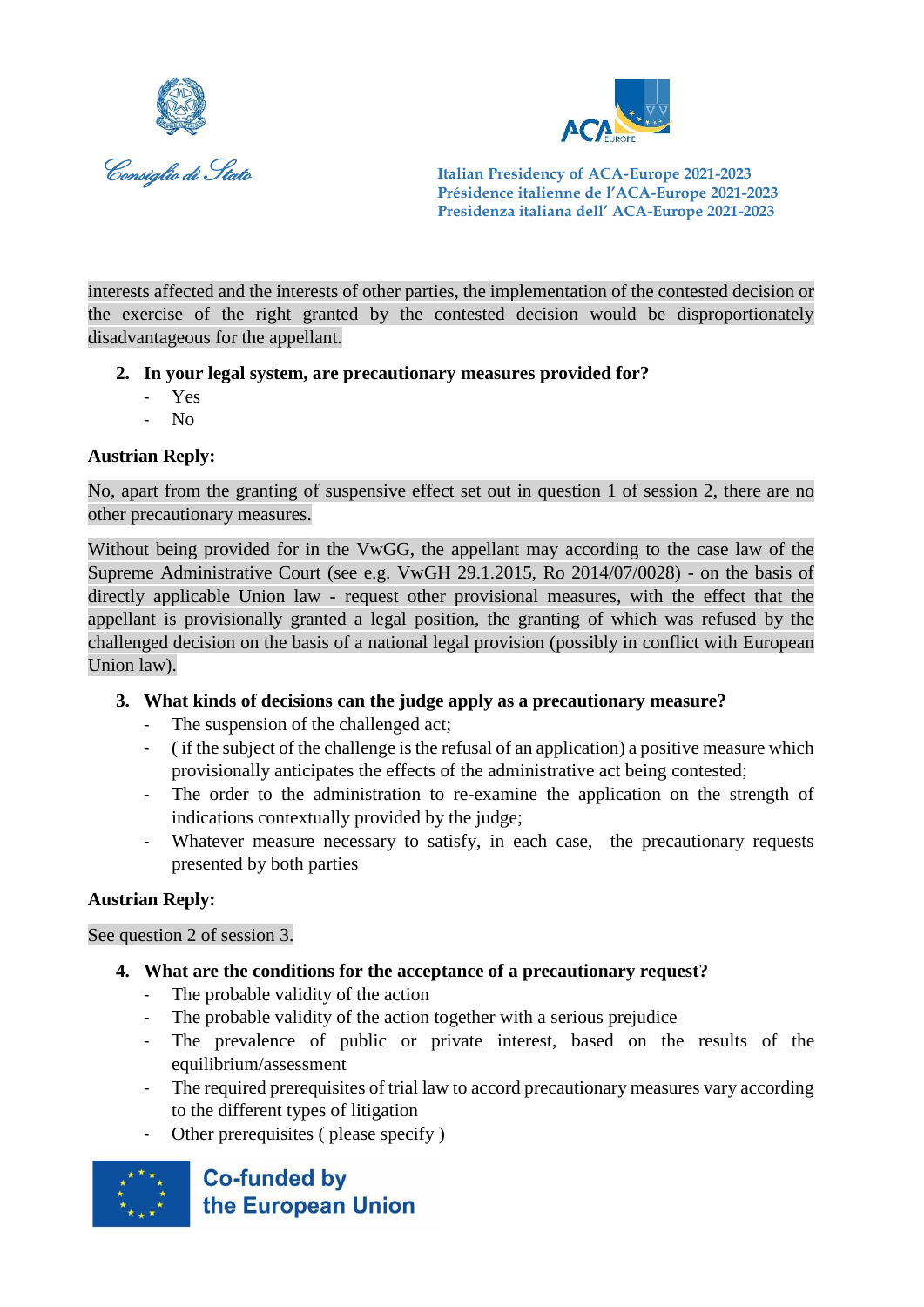



#### **Austrian Reply:**

See question 2 of session 3.

#### **5. Can the judge force the petitioner to pay bail?**

- Yes
- N<sub>0</sub>
- If yes, in which cases?

#### **Austrian Reply:**

#### No.

#### **6. Are precautionary measures generic?**

- Yes
- $No$  are there some subjects in which precautionary measures are not admitted? Which?

#### **Austrian Reply:**

In general, a timely and admissible complaint filed with a first instance administrative court automatically grants the contested decision suspensive effect (sec. 13 para. 1 VwGVG). However, exceptions can and have been dictated by law. An authority can exclude the suspensive effect by means of an administrative decision if, after having considered the affected public interests and the interests of other parties, the early enforcement of the contested administrative decision or the exercise of the authorization granted by the contested administrative decision is urgently required because of imminent danger (sec. 13 para. 2 VwGVG). To the extent possible such an exclusion shall be included in the administrative decision issued on the merits of the case. Furthermore, there is an exception from the suspensive effect concerning cases in asylum matters: Complaints filed against administrative decisions rejecting the demand on procedural grounds only have suspensive effect if granted by the Federal Administrative Court (for further reference see sec. 16 sec. 2 Federal Office for Immigration and Asylum Procedures Act - BFA-Verfahrensgesetz - BFA-VG, https://www.ris.bka.gv.at/GeltendeFassung.wxe?Abfrage=Bundesnormen&Gesetzesnummer=20 007944).

In proceedings before the Supreme Administrative Court any appeal may be granted suspensive effect.

Beyond the granting of suspensive effect, further provisional measures - on the basis of directly applicable Union law - are only possible upon request.

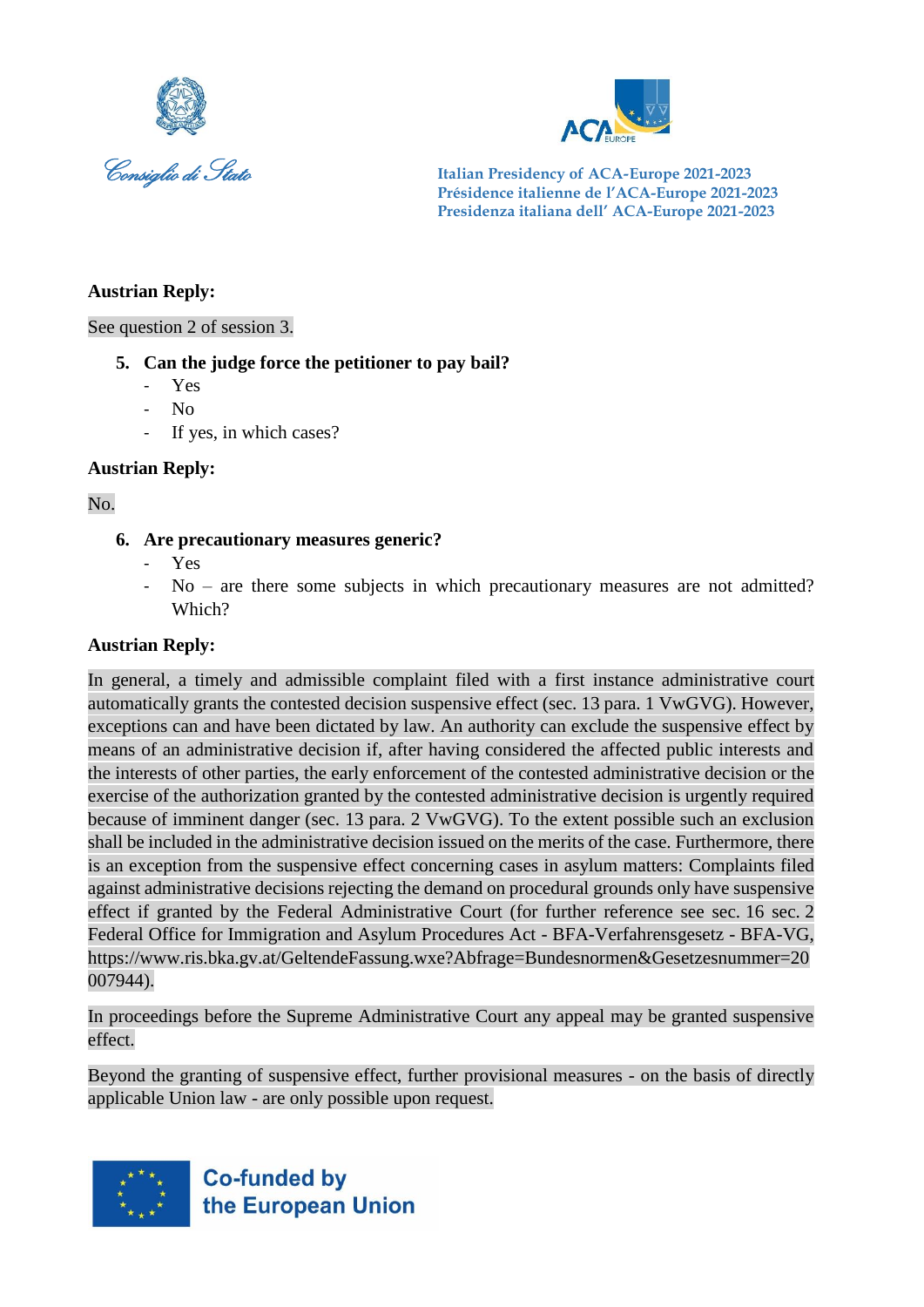



- **7. Can a precautionary request be introduced autonomously before the presentation of the main trial proceedings (** *ante causam* **)?**
	- Yes
	- No

#### **Austrian Reply:**

No, suspensive effect requires the filing of an appeal with a first instance administrative court or the Supreme Administrative Court.

- **8. In the event of cautionary request** *ante causam***, does the precautionary decision of the judge lose effectiveness?**
	- Yes, in the event that the interested party does not initiate main trial proceedings within the mandatory time-limit
	- No, its effectiveness remains intact even if the main trial proceedings have not been initiated within the mandatory time-limit or even if the time-limit has expired

#### **Austrian Reply:**

n.a.

- **9. When dealing with the precautionary request, does your legal system provide for specific procedure?**
	- Yes (give details of the main characteristics with regard to : trial deadlines, type of decision, motivational burden, ways for establishing debate)
	- No

#### **Austrian Reply:**

No.

# **10. Is the precautionary decision taken unilaterally or collegiately?**

- Unilaterally;
- Collegiately;
- Collegiately, but in the event of extreme urgency, the precautionary decision can be taken temporarily by means of a simple unilateral decree;

# **Austrian Reply:**

There is no legal regulation.

**11. During the discussion of the precautionary request, can the judge directly define the judgement on the merit?**